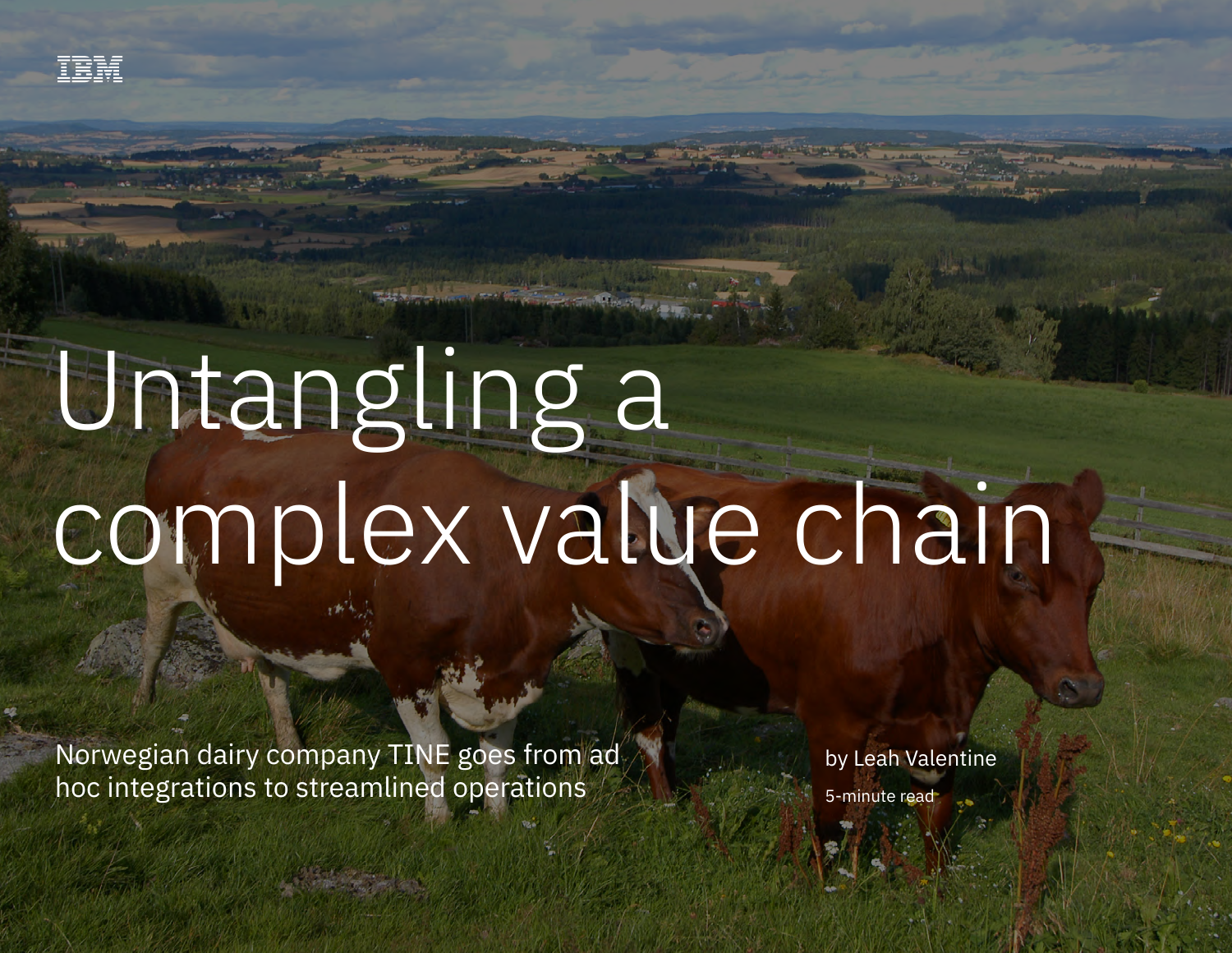ore than 7,000 dairy farms dot Norway's dramatic terrain. Every day, TINE trucks traverse the country's massive fjords and mountains to collect milk from the farms and deliver it to the company's 30 processing plants. From there, TINE ships the milk and other dairy products across the country and the world. M

"We like to say we have the most complex value chain in Norway," says Siri Torgersen, Head of Data and Integration at TINE.



For years, TINE's complex value chain grew organically, without an overarching plan. Factories, warehouses and distributors all had to share data with one another, but the manner in which they did so varied widely.

"People were doing ad hoc integrations with no common methodology or technology, creating point-to-point integrations between our systems and causing a classic spaghetti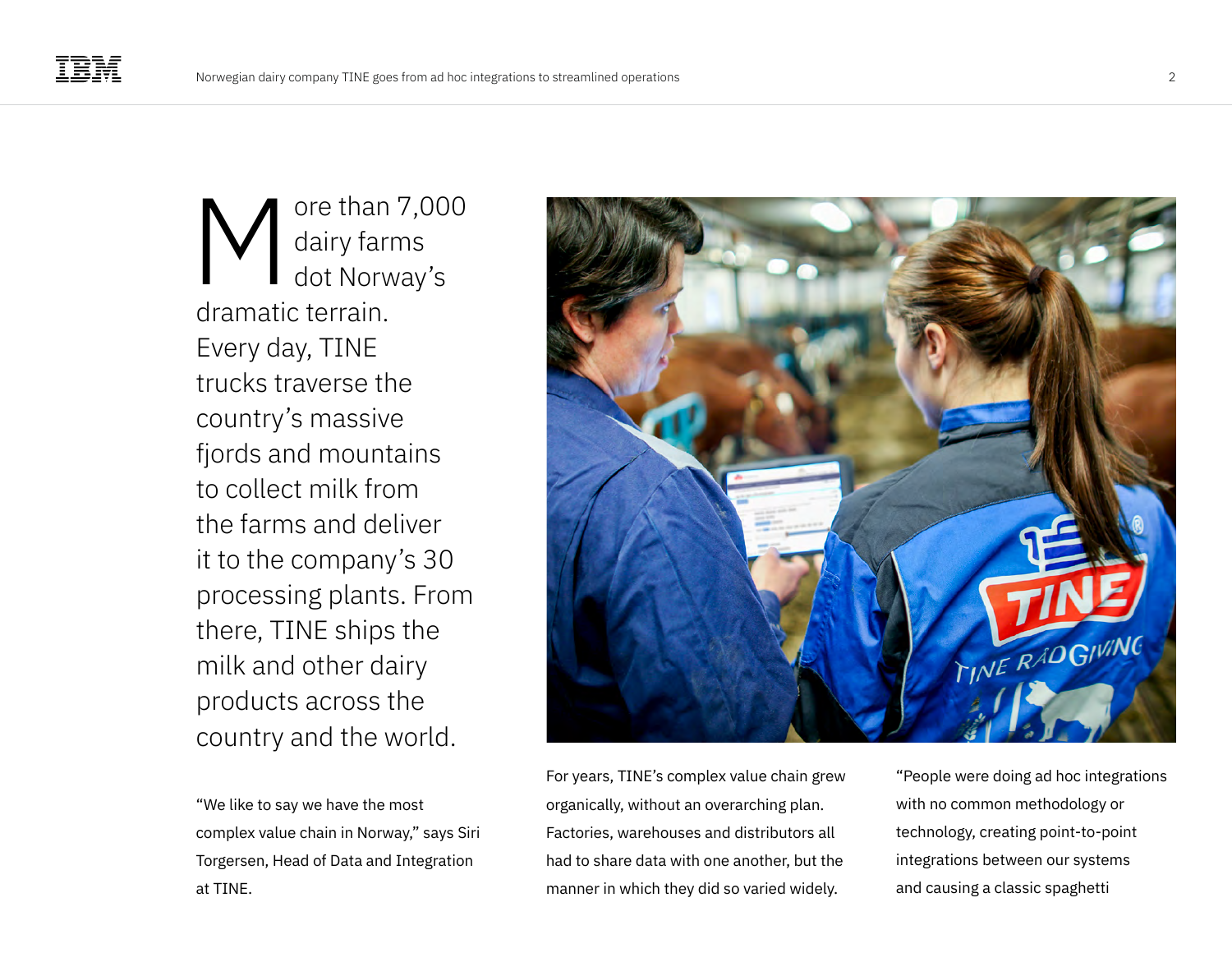architecture," explains Torgersen. "That led to high operational risk and a lot of manual maintenance tasks. Much of our time was focused on operations instead of new development and more valuegiving activities."

The point-to-point integration architecture also made it difficult to address inefficiencies in TINE's value chain. Trucks weren't always filled to capacity or sent on the most efficient routes, which meant that instead of milk being used for the most high-value products — like TINE's world-famous Jarlsberg brand cheese it was diverted to more low-value uses like powdered milk. Addressing these problems would require a more flexible, scalable approach to integrations.

When a new CIO joined the organization in 2018, he saw the tangled integration architecture and its impact on the business. It was clear that something had to change.

TINE's supply chain includes processing plants 32  $\mathcal{B}(1)$ The integration effort included legacy systems TINE is now actively<br>maintaining<br> $\qquad\qquad\qquad\qquad\qquad\qquad\qquad\qquad\qquad\qquad\qquad\qquad$ maintaining

integrations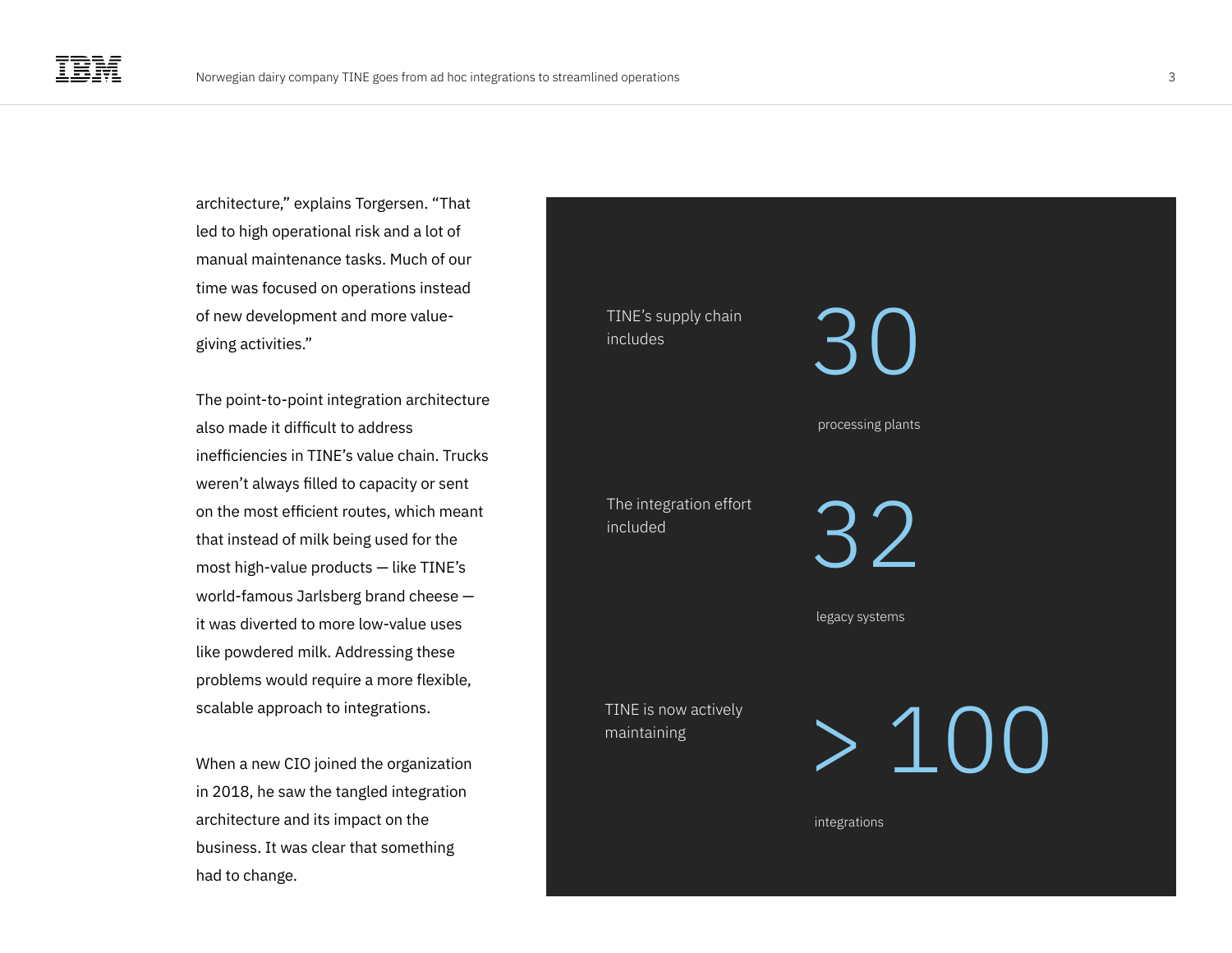## An integration competency center

TINE has used IBM technology for many years, so the IT team's first step toward integration modernization was to ask IBM to recommend a consultancy service. IBM pointed TINE to Norwaybased IBM Business Partner Avella, which specializes in integration, architecture and automation. Avella helped TINE develop a new integration architecture based on the [IBM Cloud](https://www.ibm.com/cloud/cloud-pak-for-integration)  [Pak® for Integration](https://www.ibm.com/cloud/cloud-pak-for-integration) platform, including [IBM API Connect®](https://www.ibm.com/cloud/api-connect), [IBM® App Connect](https://www.ibm.com/cloud/app-connect)  [Enterprise](https://www.ibm.com/cloud/app-connect) and [IBM MQ](https://www.ibm.com/products/mq) technology.

Together, TINE, IBM and Avella developed the TINE Central Integration

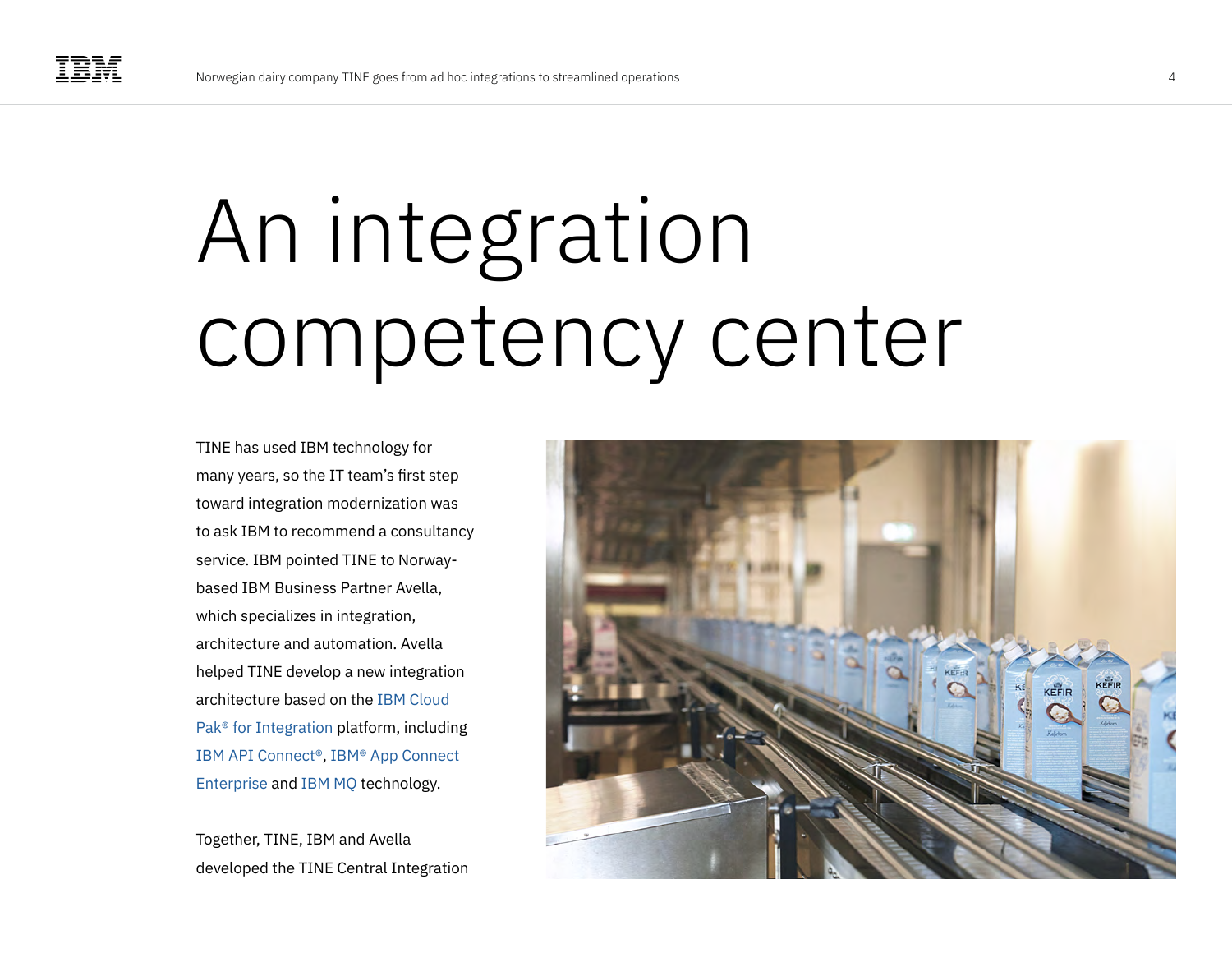"We like to say we have the most complex value chain in Norway."

> **Siri Torgersen**, Head of Data and Integration, TINE

Competency Center, an interface that project owners across TINE can use to request new business integrations. This approach allows TINE to prioritize the most business-critical integrations involved.

New integration requests now go to TINE's Integration Factory, which is headed up by Roger Høgli, Integration Supervisor at TINE. By funneling all new integrations through the competency center, TINE can be sure that they all follow a specific methodology based on IBM Cloud Pak for Integration technology. In the two years since the new workflow was established, the Integration Factory has grown increasingly busy.

"As it stands today, we're maintaining more than 100 integrations," says Høgli.

"It's been quite complicated, and we have projects coming in all the time, some of which are fairly large. We're continuously finding ways to improve things. We're using IBM Cloud Pak in interesting ways to make governance easier, especially by using IBM API Connect, which has proven to be quite the boon for us."

He explains: "We build integrations in IBM App Connect Enterprise, then expose them to IBM API Connect, using the governance built into IBM API Connect to make sure that the people who own the applications are the ones responsible for making sure the application consumption remains steady. In that way, we're using IBM API Connect to be the gateway for both reuse and for protecting the back end from abuse."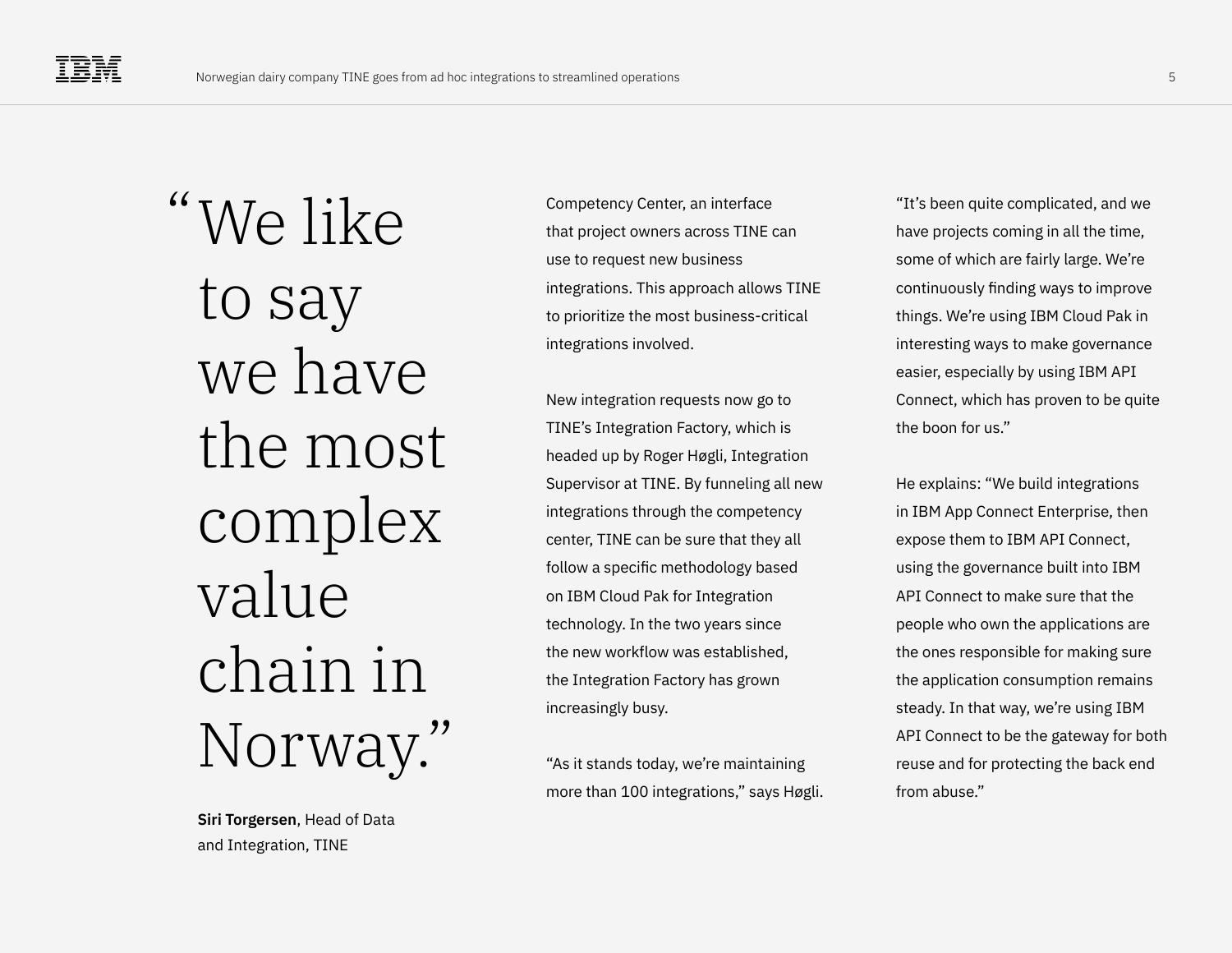## Multiple wins

The new approach to integration has resulted in numerous business benefits for TINE. For example, the organization used the IBM Cloud Pak platform as an essential part of the development of an Advanced Planning and Scheduling (APS) solution. The APS solution, implemented in collaboration with Avella, pulls data from 32 legacy systems, including ERP, distribution and customer systems, integrating the data and applying planning algorithms that help ensure that trucks are filled and delivery routes are optimized. As a result, TINE's transportation costs have decreased, and the company has been able to move milk more efficiently, allocating a greater supply of fresh milk to high-value products and reducing the amount that is relegated to lower-value products.

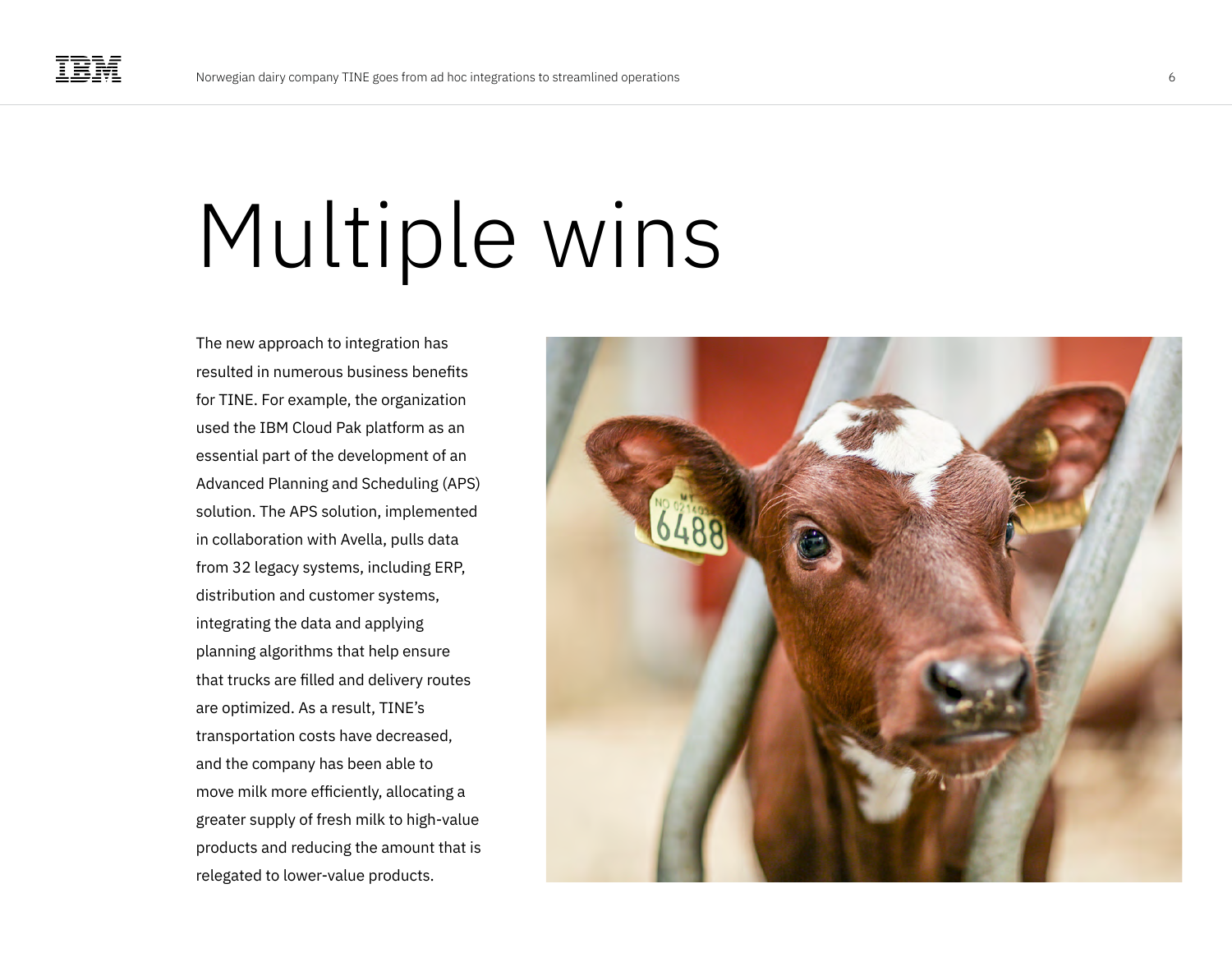Another of TINE's successful integration projects is called the Yard Manager. In the past, when a new truck arrived at TINE's warehouses, the warehouse workers had no way to know which dock the truck would be using. As a result, they were always in a reactive mode, hurrying to deliver products to the trucks after they'd arrived. With the Yard Manager solution, warehouse workers know ahead of time which trucks will be arriving at which docks, so they can prepare shipments proactively. "Loading

the trucks is much more efficient now. It's been a great success, and the warehouse workers are very happy with the new app," says Torgersen.

After several years using its more elegant approach based on IBM Cloud Pak for Integration, Torgersen and Høgli are now thinking about breaking up the Integration Factory and sending integration developers out to separate product teams as needed. The Central Integration Competency Center will

become more of a governing institution, making sure that project teams are maintaining the integrity of TINE's new integration architecture.

For Torgersen, that move will bring the organization one step closer to realizing TINE's long-term vision: "We want to ensure that the data at TINE is liberated and democratized, so that it flows seamlessly across the company and those who need data can access it in one single, common truth."

We're using IBM Cloud Pak in interesting ways "to make governance easier, especially by using API Connect, which has proven to be quite the boon for us."